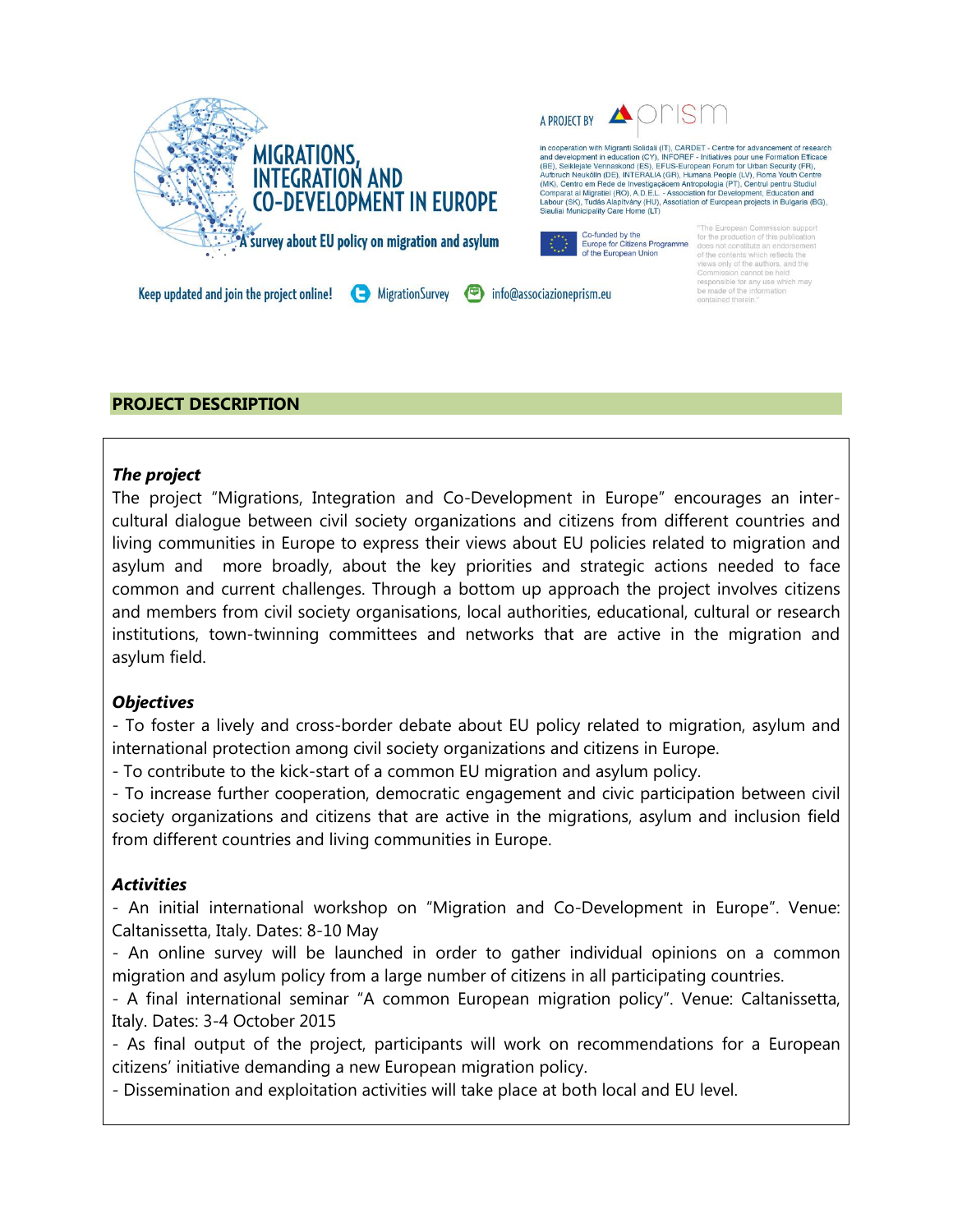

A PROJECT BY

# **MIGRATIONS,** I AND -DEVELOPMENT IN EUROPE

## A survey about EU policy on migration and asylum

in cooperation with Migranti Solidali (IT), CARDET - Centre for advancement of research and development in education (CY), INFOREF - Initiatives pour une Formation Efficace (BE), Seiklejate Vennaskond (ES), EFUS-European Forum for Urban Security (FR), Aufbruch Neukölin (DE), INTERALIA (GR), Humana People (LV), Roma Youth Centre (MK), Centro em Rede de Investigaçãoem Antropologia (PT), Centrul pentru Studiul Comparat al Migratiei (RO), A.D.E.L. - Association for Development, Education and Labour (SK), Tudás Alapítvány (HU), Assotiation of European projects in Bulgaria (BG), Siauliai Municipality Care Home (LT)



"The European Commission support for the production of this publication does not constitute an endorsement of the contents which reflects the views only of the authors, and the Commission cannot be held responsible for any use which may be made of the information contained therein."



 $info@$  associazione prism.eu  $\Box$  Migration Survey

## *The on-line survey*

TAKE THE SURVEY NOW! <http://goo.gl/forms/e6agQJN7yn>

### *Project coordinator*

Italy, Caltanissetta, PRISM-Promozione Interanzionale Sicilia-Mondo

### *Project partners*

Italy, Caltanissetta, Migranti Solidali Cyprus, Lefkosia, Centre for advancement of research and development in education Belgium, Liege, INFOREF Initiatives pour une Formation Efficace Estonia, Tartu, SEIKLEJATE VENNASKOND France, Paris, FORUM EUROPE Germany, Berlin, Aufbruch Neukölln Greece, Athens, INTERALIA Lithuania, Siauliai Municipality Care Home Latvia, Riga, HUMANA People to people in Latvia Former Yugoslav Republic of Macedonia, Kumanovo, Roma Youth Centre Portugal, Lisboa, Centro em Rede de Investigaçãoem Antropologia Romania, Cluj Napoca, Centrul pentru Studiul Comparat al Migratiei Slovakia, Stropkov, A.D.E.L. - Association for Development, Education and Labour Hungary, Hódmezővásárhely, Tudás Alapítvány Bulgaria, Varna, Assotiation of European projects in Bulgaria